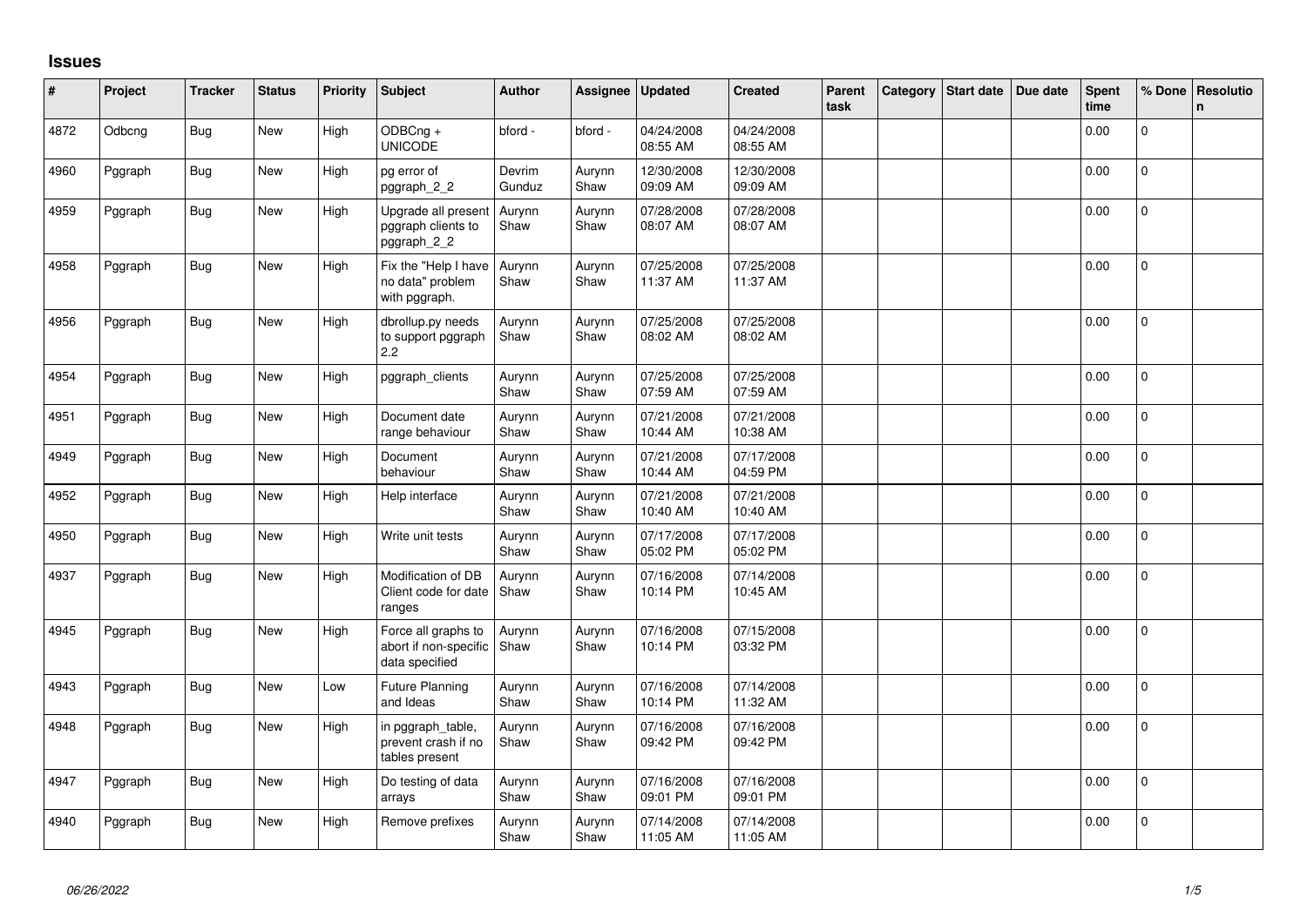| #    | Project      | <b>Tracker</b> | <b>Status</b>  | <b>Priority</b> | <b>Subject</b>                                                                                               | <b>Author</b>        | Assignee          | <b>Updated</b>         | <b>Created</b>         | Parent<br>task | Category | Start date            | Due date  | <b>Spent</b><br>time | % Done       | Resolutio<br>$\mathsf{n}$ |
|------|--------------|----------------|----------------|-----------------|--------------------------------------------------------------------------------------------------------------|----------------------|-------------------|------------------------|------------------------|----------------|----------|-----------------------|-----------|----------------------|--------------|---------------------------|
| 4936 | Pggraph      | <b>Bug</b>     | <b>New</b>     | High            | Modify averaging<br>functions                                                                                | Aurynn<br>Shaw       | Aurynn<br>Shaw    | 07/14/2008<br>10:12 AM | 07/14/2008<br>10:11 AM |                |          |                       |           | 0.00                 | $\mathbf 0$  |                           |
| 5328 | pitrtools    | <b>Bug</b>     | New            | High            | threaded rsync.py:<br>--delete-excluded<br>causes all files to<br>be deleted                                 | Eric<br>Worden       |                   | 01/17/2017<br>10:48 AM | 01/17/2017<br>10:48 AM |                |          | 01/17/201<br>7        |           | 0.00                 | $\mathbf 0$  |                           |
| 5350 | PL/php       | <b>Bug</b>     | New            | Normal          | Fwd: Telcel red                                                                                              | briana26c -          |                   | 11/09/2018<br>09:47 PM | 11/09/2018<br>09:47 PM |                |          |                       |           | 0.00                 | $\Omega$     |                           |
| 5349 | PL/php       | <b>Bug</b>     | <b>New</b>     | Normal          | <b>Telcel red</b>                                                                                            | briana26c -          |                   | 11/04/2018<br>11:06 AM | 11/04/2018<br>11:06 AM |                |          |                       |           | 0.00                 | $\mathbf 0$  |                           |
| 5260 | PL/php       | Bug            | <b>New</b>     | High            | The function could<br>not return varchar<br>string -- When<br>there is function<br>definition in<br>includes | anthony<br>chen      |                   | 11/04/2011<br>08:57 AM | 11/02/2011<br>11:16 PM |                |          | 11/02/201             | 11/11/201 | 0.00                 | $\mathbf 0$  |                           |
| 5258 | PL/php       | <b>Bug</b>     | New            | Normal          | Get rid of the<br>trusted PL/PHP                                                                             | Alexey<br>Klyukin    |                   | 05/27/2011<br>05:43 AM | 05/27/2011<br>05:43 AM |                |          | 05/27/201             |           | 0.00                 | $\mathbf 0$  |                           |
| 5225 | PL/php       | Bug            | <b>New</b>     | Normal          | Unable to build<br>PL/php on OS X<br>(PHP 5.3)                                                               | Alexey<br>Klyukin    | Alexey<br>Klyukin | 05/27/2011<br>05:05 AM | 06/29/2010<br>05:25 AM |                |          | 06/29/201<br>$\Omega$ |           | 0.00                 | $\pmb{0}$    |                           |
| 4972 | PL/php       | <b>Bug</b>     | In<br>Progress | Normal          | array $PHP \lt\gt Pg$<br>conversion is<br>broken                                                             | Álvaro<br>Herrera    |                   | 05/21/2011<br>04:50 PM | 11/23/2005<br>11:48 AM |                |          |                       |           | 0.00                 | $\mathbf 0$  |                           |
| 5255 | PL/php       | <b>Bug</b>     | New            | Normal          | support<br><b>TRUNCATE</b><br>triggers                                                                       | Álvaro<br>Herrera    |                   | 05/21/2011<br>04:29 PM | 05/21/2011<br>04:29 PM |                |          | 05/21/201             |           | 0.00                 | $\mathbf 0$  |                           |
| 5345 | postgres_fdw | Bug            | New            | Normal          | Follow-up                                                                                                    | Karen<br>Edwards     |                   | 11/28/2017<br>03:16 PM | 11/28/2017<br>03:16 PM |                |          |                       |           | 0.00                 | $\mathbf{0}$ |                           |
| 5326 | postgres_fdw | Bug            | <b>New</b>     | Normal          | <b>Ubuntu Users</b><br><b>Email List</b>                                                                     | Melony<br>Scheid     |                   | 11/15/2016<br>07:03 AM | 11/15/2016<br>07:03 AM |                |          |                       |           | 0.00                 | $\mathbf 0$  |                           |
| 5318 | postgres_fdw | Bug            | <b>New</b>     | Normal          | C-Level, VP-Level,<br>Directors and<br><b>Manager Contacts</b>                                               | Tatum Lau            |                   | 06/08/2016<br>07:52 AM | 06/08/2016<br>07:52 AM |                |          |                       |           | 0.00                 | $\mathbf 0$  |                           |
| 5317 | postgres_fdw | <b>Bug</b>     | New            | Normal          | Jonie Bittenbender                                                                                           | Jonie<br>Bittenbende |                   | 01/26/2016<br>10:56 PM | 01/26/2016<br>10:56 PM |                |          |                       |           | 0.00                 | $\mathbf{0}$ |                           |
| 5316 | postgres_fdw | Bug            | <b>New</b>     | Normal          | (no subject)                                                                                                 | Julieta<br>Clubb     |                   | 01/18/2016<br>04:11 AM | 01/18/2016<br>04:11 AM |                |          |                       |           | 0.00                 | $\Omega$     |                           |
| 5312 | postgres fdw | Bug            | <b>New</b>     | Normal          | <b>AutoDesk Users</b>                                                                                        | Kina<br>Lawrence     |                   | 03/09/2015<br>07:36 AM | 03/09/2015<br>07:36 AM |                |          |                       |           | 0.00                 | $\mathbf{0}$ |                           |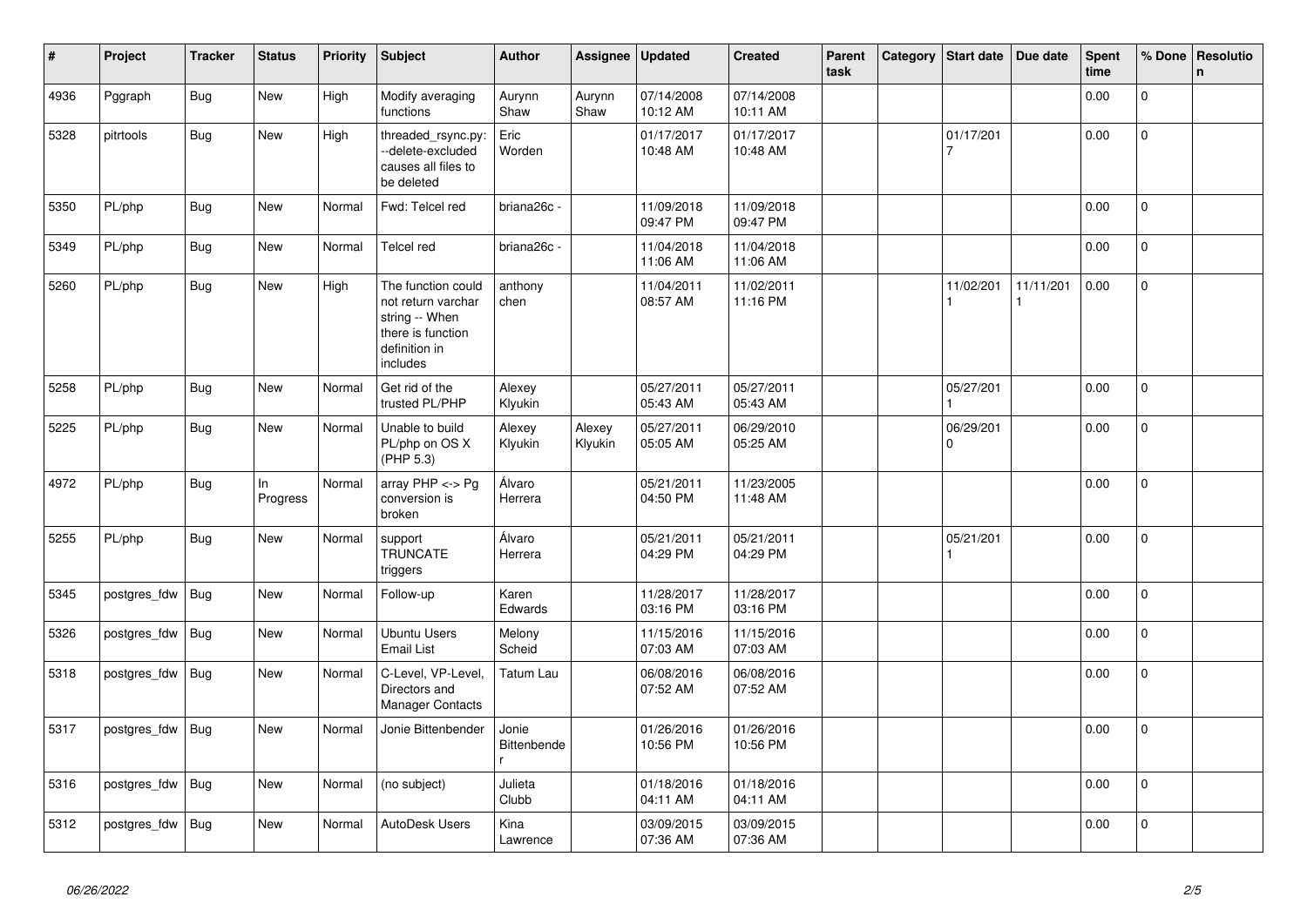| #    | Project                   | <b>Tracker</b> | <b>Status</b>  | <b>Priority</b> | <b>Subject</b>                                    | <b>Author</b>                   | Assignee       | <b>Updated</b>         | <b>Created</b>         | Parent<br>task | Category | <b>Start date</b> | Due date | <b>Spent</b><br>time | % Done         | <b>Resolutio</b><br>$\mathbf n$ |
|------|---------------------------|----------------|----------------|-----------------|---------------------------------------------------|---------------------------------|----------------|------------------------|------------------------|----------------|----------|-------------------|----------|----------------------|----------------|---------------------------------|
| 5303 | postgres_fdw              | <b>Bug</b>     | New            | Normal          | [SPAM] Good<br>shoes good prices                  | Alvherre -                      |                | 05/11/2014<br>09:24 AM | 05/11/2014<br>09:24 AM |                |          |                   |          | 0.00                 | 0              |                                 |
| 5301 | postgres_fdw              | Bug            | New            | Normal          | My husband loves<br>Jacob & Co                    | Postgres<br>fdw                 |                | 05/08/2014<br>03:17 AM | 05/08/2014<br>03:17 AM |                |          |                   |          | 0.00                 | $\overline{0}$ |                                 |
| 5292 | postgres_fdw              | Bug            | New            | Normal          | [SPAM] Good<br>shoes good prices                  | Ladyregina                      |                | 04/11/2014<br>02:06 PM | 04/11/2014<br>02:06 PM |                |          |                   |          | 0.00                 | 0              |                                 |
| 5291 | postgres_fdw              | Bug            | New            | Normal          | Great watches at<br>cut-prices                    | Jkawasaki -                     |                | 04/11/2014<br>07:30 AM | 04/11/2014<br>07:30 AM |                |          |                   |          | 0.00                 | 0              |                                 |
| 5331 | postgresql-sn   Bug<br>ap |                | New            | Normal          | PgBackRest                                        | Joshua<br>Drake                 |                | 02/10/2017<br>09:56 AM | 02/10/2017<br>09:56 AM |                |          |                   |          | 0.00                 | $\mathbf 0$    |                                 |
| 5000 | Simpycity                 | <b>Bug</b>     | New            | Urgent          | Automatic Rollback<br>Fix.                        | Lacey<br>Powers                 | Aurynn<br>Shaw | 04/29/2009<br>11:22 AM | 04/29/2009<br>11:22 AM |                |          |                   |          | 0.00                 | $\overline{0}$ |                                 |
| 4993 | Simpycity                 | <b>Bug</b>     | New            | High            | Finish docs                                       | Aurynn<br>Shaw                  | Aurynn<br>Shaw | 11/25/2008<br>11:31 AM | 11/25/2008<br>11:31 AM |                |          |                   |          | 0.00                 | $\mathbf 0$    |                                 |
| 4873 | Odbcng                    | Feature        | New            | High            | Win64 version                                     | bford -                         | bford -        | 07/23/2008<br>02:21 AM | 07/23/2008<br>02:21 AM |                |          |                   |          | 0.00                 | $\mathbf 0$    |                                 |
| 4868 | Odbcng                    | Feature        | New            | High            | Test environment                                  | bford -                         | bford -        | 11/28/2007<br>02:22 PM | 11/27/2007<br>08:48 PM |                |          |                   |          | 0.00                 | $\mathbf 0$    |                                 |
| 4866 | Odbcng                    | Feature        | New            | High            | please post test<br>cases                         | bford -                         | bford -        | 11/16/2007<br>08:21 PM | 11/16/2007<br>08:21 PM |                |          |                   |          | 0.00                 | 0              |                                 |
| 4901 | Pggraph                   | Feature        | New            | High            | pggraph_table<br>doesn't list tables              | bford -                         | Aurynn<br>Shaw | 12/30/2008<br>01:56 PM | 12/29/2006<br>05:18 PM |                |          |                   |          | 0.00                 | 0              |                                 |
| 4933 | Pggraph                   | Feature        | New            | Normal          | Feature requests,<br>pggraph                      | Aurynn<br>Shaw                  | Aurynn<br>Shaw | 03/12/2008<br>12:44 PM | 03/12/2008<br>12:44 PM |                |          |                   |          | 0.00                 | $\mathbf 0$    |                                 |
| 4932 | Pggraph                   | Feature        | New            | Normal          | Have pggraph<br>directly access Wiki<br>passwords | Aurynn<br>Shaw                  | Aurynn<br>Shaw | 12/31/2007<br>10:28 AM | 12/31/2007<br>10:28 AM |                |          |                   |          | 0.00                 | 0              |                                 |
| 4926 | Pggraph                   | Feature        | New            | Normal          | insert/update/delete   bford -                    |                                 | Aurynn<br>Shaw | 12/26/2007<br>12:26 PM | 08/20/2007<br>04:15 PM |                |          |                   |          | 0.00                 | 0              |                                 |
| 4931 | Pggraph                   | Feature        | New            | Normal          | Develop a nagios<br>plugin for pggraph<br>checks  | Devrim<br>Gunduz                | Aurynn<br>Shaw | 12/18/2007<br>07:24 PM | 12/18/2007<br>07:24 PM |                |          |                   |          | 0.00                 | 0              |                                 |
| 4925 | Pggraph                   | Feature        | New            | Normal          | Allow graphing<br>specific intervals              | Darcy<br>Buskermole   Shaw<br>n | Aurynn         | 10/16/2007<br>10:28 AM | 07/03/2007<br>08:28 AM |                |          |                   |          | 0.00                 | 0              |                                 |
| 4890 | Pggraph                   | Feature        | In<br>Progress | Normal          | new report(s)                                     | Darcy<br>Buskermole Shaw<br>n   | Aurynn         | 10/16/2007<br>10:20 AM | 09/25/2006<br>10:36 PM |                |          |                   |          | 0.00                 | $\mathbf 0$    |                                 |
| 4915 | Pggraph                   | Feature        | In<br>Progress | Normal          | insert time should<br>be timestamptz              | Darcy<br>Buskermole   Shaw<br>n | Aurynn         | 10/16/2007<br>09:45 AM | 03/21/2007<br>06:35 AM |                |          |                   |          | 0.00                 | $\mathbf 0$    |                                 |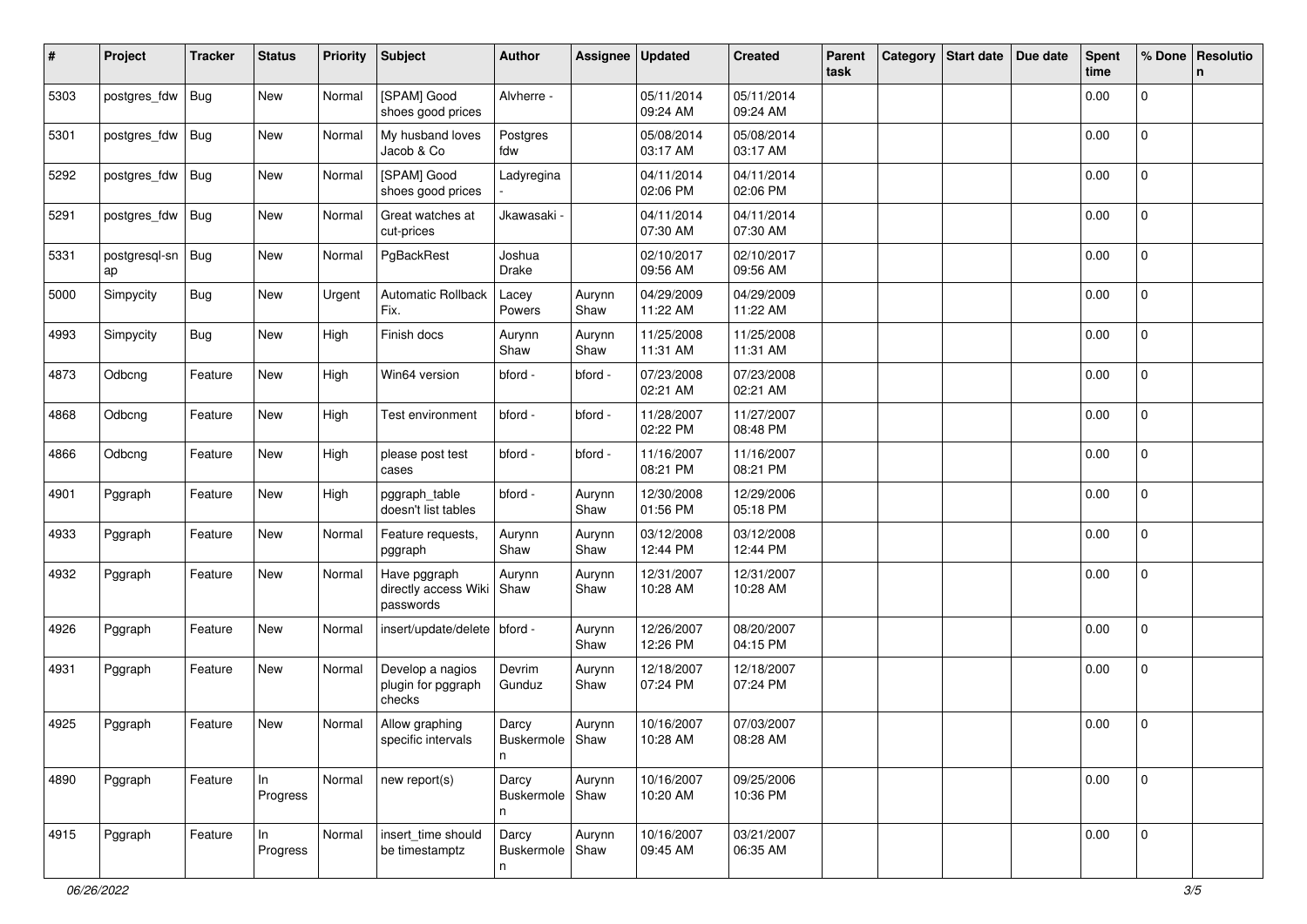| $\vert$ # | Project             | <b>Tracker</b> | <b>Status</b>   | <b>Priority</b> | <b>Subject</b>                                                    | <b>Author</b>             | Assignee                | <b>Updated</b>         | <b>Created</b>         | <b>Parent</b><br>task | Category | <b>Start date</b>           | Due date                    | <b>Spent</b><br>time | % Done         | Resolutio<br>$\mathsf{n}$ |
|-----------|---------------------|----------------|-----------------|-----------------|-------------------------------------------------------------------|---------------------------|-------------------------|------------------------|------------------------|-----------------------|----------|-----------------------------|-----------------------------|----------------------|----------------|---------------------------|
| 4914      | Pggraph             | Feature        | ln.<br>Progress | Normal          | customer feedback                                                 | bford -                   | Aurynn<br>Shaw          | 08/20/2007<br>02:37 PM | 03/19/2007<br>08:54 PM |                       |          |                             |                             | 0.00                 | $\Omega$       |                           |
| 4908      | Pggraph             | Feature        | In<br>Progress  | Normal          | Table statistics<br>tablename                                     | bford -                   | Aurynn<br>Shaw          | 08/20/2007<br>02:35 PM | 01/07/2007<br>07:26 PM |                       |          |                             |                             | 0.00                 | $\Omega$       |                           |
| 5315      | pitrtools           | Feature        | New             | Normal          | cmd standby: Data<br>Directory vs.<br>Configuration<br>Directory? | Michael<br>Vitale         | Michael<br>Vitale       | 05/14/2015<br>03:57 PM | 05/14/2015<br>03:57 PM |                       |          | 05/14/201<br>5              |                             | 0.00                 | 0              |                           |
| 5306      | pitrtools           | Feature        | Feedback        | Normal          | Reimplementation<br>of queue                                      | Joshua A.<br><b>Drake</b> | Joshua<br><b>Drake</b>  | 11/13/2014<br>10:12 AM | 05/13/2014<br>12:58 PM |                       |          | 05/13/201<br>$\Delta$       |                             | 0.00                 | 0              |                           |
| 5265      | pitrtools           | Feature        | <b>New</b>      | Normal          | Avoid the need to<br>manually edit<br>postgresql.conf<br>files    | Alexey<br>Klyukin         | Alexey<br>Klyukin       | 05/22/2013<br>05:40 AM | 09/17/2012<br>04:13 AM |                       |          | 09/17/201<br>$\overline{c}$ | 09/30/201<br>$\overline{c}$ | 0.00                 | $\overline{0}$ |                           |
| 4979      | PL/php              | Feature        | In<br>Progress  | Normal          | Add support for<br>IN/OUT parameters                              | Álvaro<br>Herrera         | Alexey<br>Klyukin       | 09/14/2011<br>11:21 AM | 12/05/2005<br>07:37 AM |                       |          |                             | 09/13/201                   | 0.00                 | $\mathbf 0$    |                           |
| 5259      | PL/php              | Feature        | New             | Normal          | Add support for<br>anonymous DO<br>blocks.                        | Alexey<br>Klyukin         |                         | 05/27/2011<br>05:52 AM | 05/27/2011<br>05:52 AM |                       |          | 05/27/201                   |                             | 0.00                 | $\overline{0}$ |                           |
| 4984      | PL/php              | Feature        | In<br>Progress  | Normal          | Composite Type<br>Argument as table                               | bford -                   |                         | 05/21/2011<br>04:50 PM | 12/15/2005<br>03:38 AM |                       |          |                             |                             | 0.00                 | 0              |                           |
| 4967      | PL/php              | Feature        | In<br>Progress  | Normal          | Redesign memory<br>handling                                       | Álvaro<br>Herrera         |                         | 05/21/2011<br>04:50 PM | 11/16/2005<br>05:31 PM |                       |          |                             |                             | 0.00                 | $\overline{0}$ |                           |
| 5236      | PL/php              | Feature        | New             | Normal          | pg_raise to PHP<br>Object                                         | Moisés P.<br>Sena         |                         | 07/29/2010<br>11:08 AM | 07/29/2010<br>11:07 AM |                       |          | 07/29/201<br>$\Omega$       |                             | 0.00                 | 0              |                           |
| 5235      | PL/php              | Feature        | <b>New</b>      | Normal          | SPI Object and not<br>function                                    | Moisés P.<br>Sena         |                         | 07/29/2010<br>10:48 AM | 07/29/2010<br>10:48 AM |                       |          | 07/29/201<br>$\Omega$       |                             | 0.00                 | $\Omega$       |                           |
| 5327      | postgresql-sn<br>ap | Feature        | ln<br>Progress  | Normal          | New snap<br>packages to be<br>created                             | Joshua<br>Drake           | <b>Ivan</b><br>Lezhnjov | 12/13/2016<br>08:36 AM | 12/09/2016<br>07:11 AM |                       |          | 12/09/201<br>6              |                             | 0.00                 | 40             |                           |
| 5257      | postgres.js         | Support        | New             | Normal          | method to catch<br>error on<br>connection?                        | Rick<br>Harding           |                         | 05/26/2011<br>09:15 AM | 05/26/2011<br>09:15 AM |                       |          | 05/26/201                   |                             | 0.00                 | $\overline{0}$ |                           |
| 5340      | postgresgl-sn<br>ap | Task           | <b>New</b>      | Normal          | Change package<br>name                                            | Ivan<br>Lezhnjov          | Ivan<br>Lezhnjov        | 08/02/2017<br>11:44 PM | 08/02/2017<br>11:44 PM |                       |          | 08/02/201<br>$\overline{7}$ | 08/04/201<br>7              | 0.00                 | $\mathbf 0$    |                           |
| 5339      | postgresgl-sn<br>ap | Task           | <b>New</b>      | Normal          | Explore tracks<br>feature                                         | Ivan<br>Lezhnjov          | Ivan<br>Lezhnjov        | 06/09/2017<br>03:47 AM | 06/09/2017<br>03:47 AM |                       |          | 06/09/201                   | 06/16/201                   | 0.00                 | $\overline{0}$ |                           |
| 5321      | postgresql-sn<br>ap | Task           | <b>New</b>      | Normal          | Make postgres a<br>systemd daemon                                 | Ivan<br>Lezhnjov          |                         | 10/28/2016<br>06:34 AM | 10/28/2016<br>06:34 AM |                       |          | 10/28/201<br>6              |                             | 0.00                 | $\overline{0}$ |                           |